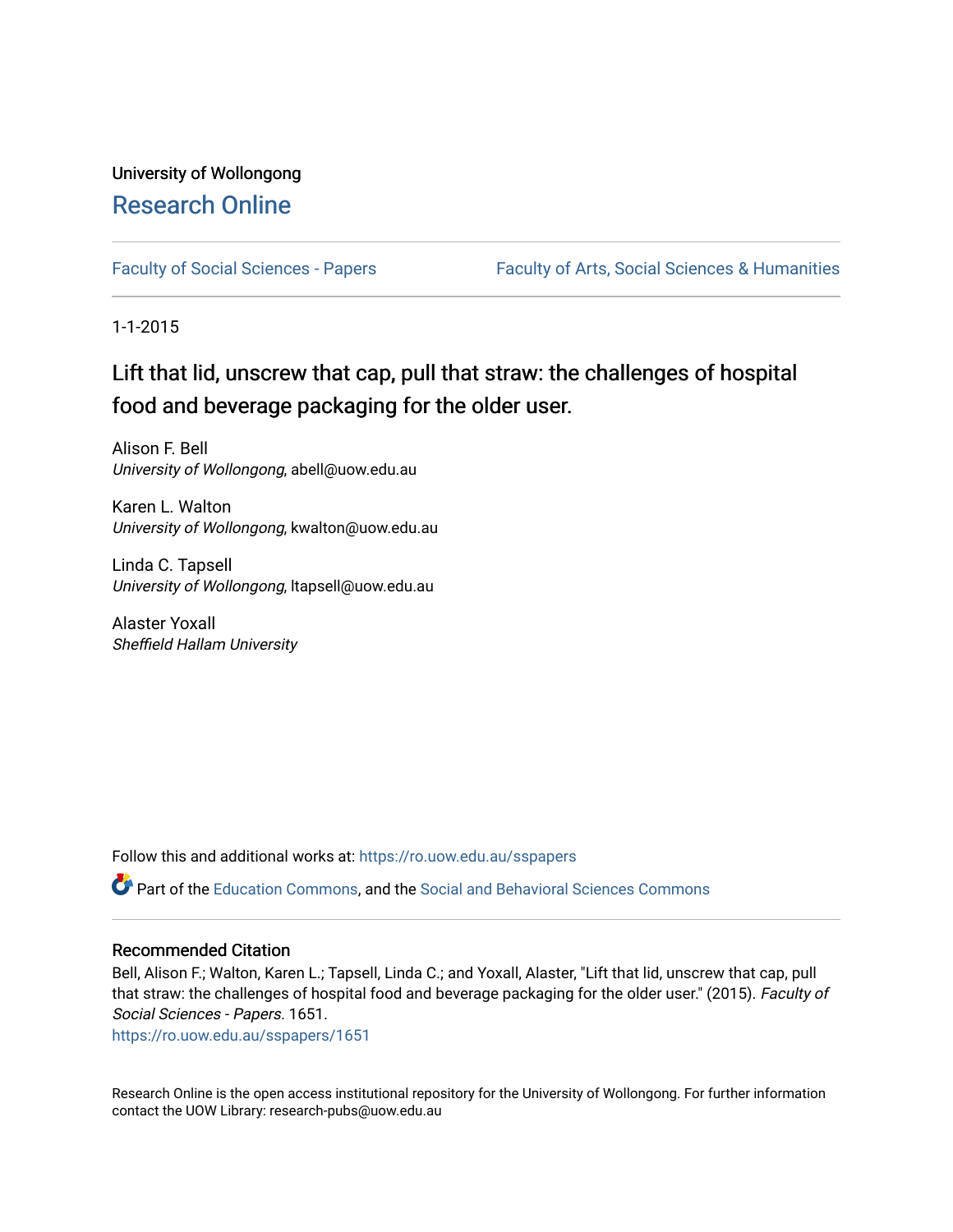## Lift that lid, unscrew that cap, pull that straw: the challenges of hospital food and beverage packaging for the older user.

## Abstract

Food and beverage packaging has been found to contribute to malnutrition amongst the older hospital patient. This paper examines the interaction of the older user and regular hospital food and beverage packaging and the role of strength and dexterity in relation to pack opening within a hospital context. Findings demonstrate that the most difficult packs to open require higher levels of dexterity than strength. Manufacturers need to incorporate both universal and transgenerational design principles to maximise pack 'openability' for the older user.

## Keywords

lift, challenges, hospital, food, beverage, that, packaging, lid, older, unscrew, user, cap, pull, straw

## **Disciplines**

Education | Social and Behavioral Sciences

## Publication Details

Bell, A. F., Walton, K. L., Tapsell, L. C. & Yoxall, A. (2015). Lift that lid, unscrew that cap, pull that straw: the challenges of hospital food and beverage packaging for the older user.. In G. Lindgaard & D. Moore (Eds.), Proceedings 19th Triennial Congress of the IEA (pp. 1-2). Australia: International Ergonomics Association.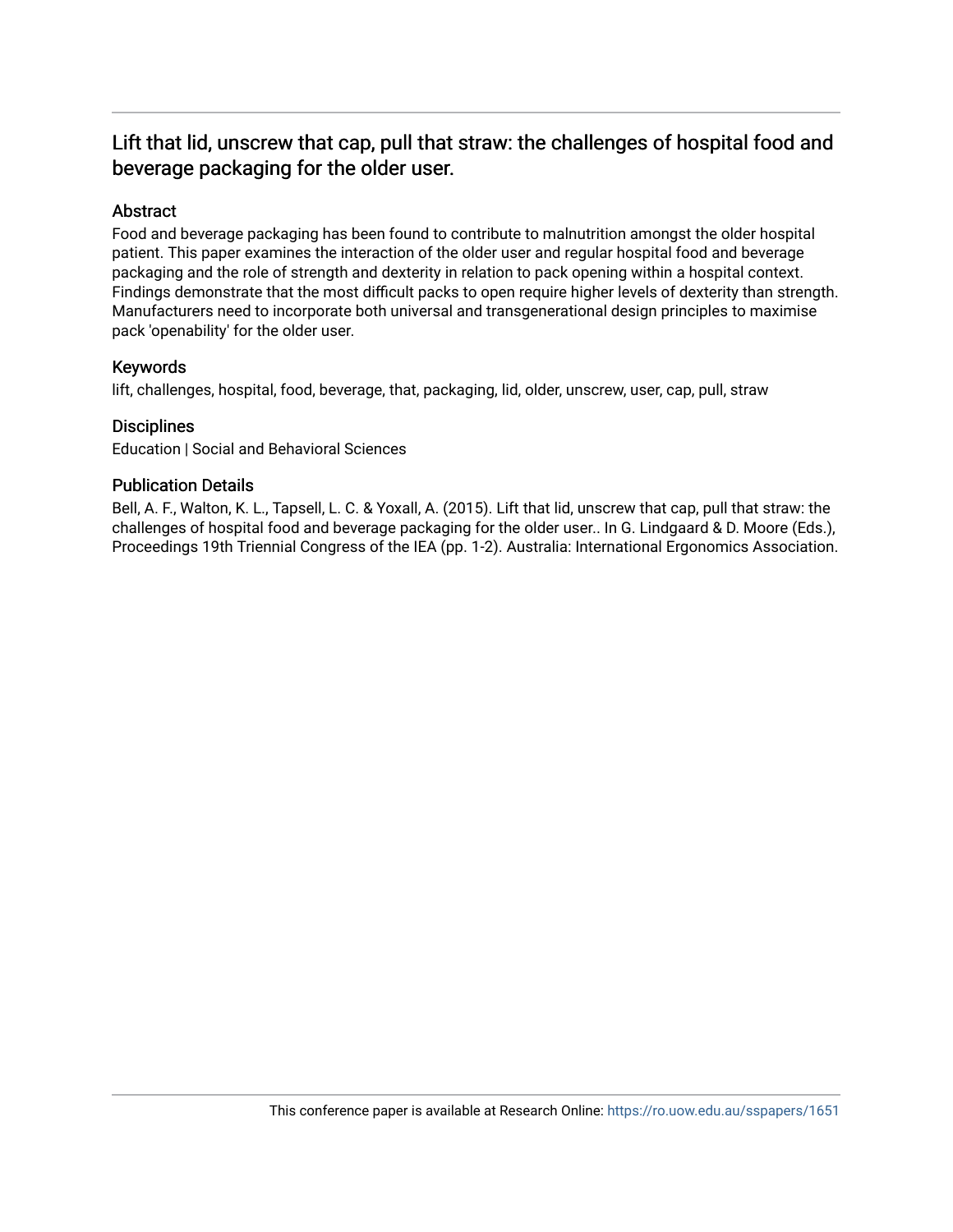**Lift that lid, unscrew that cap, pull that straw: the challenges of hospital food and beverage packaging for the older user.**

#### Alison Bell

University of Wollongong, NSW, Australia.

#### **Abstract:**

Food and beverage packaging has been found to contribute to malnutrition amongst the older hospital patient. This paper examines the interaction of the older user and regular hospital food and beverage packaging and the role of strength and dexterity in relation to pack opening within a hospital context. Findings demonstrate that the most difficult packs to open require higher levels of dexterity than strength. Manufacturers need to incorporate both universal and transgenerational design principles to maximise pack 'openability' for the older user.

#### **Summary:**

Packaged food and beverages are ubiquitous in food and drink provision in all aspects of our life today, including our hospitals. Many people are frustrated by packaging and have issues opening it. (Yoxall et al, 2011). A study by Bell et al. (2013) identified that hospitalised older people have particular 'openability' issues with the products served to them in NSW public hospitals. Garling (2008) reported that 48% of inpatients in NSW were over the age of 65 years, while for the same time, they represented 14% of the total population. This over-representation of older people in hospital will increase rapidly as our ageing population rises. Malnutrition amongst the elderly has been termed 'starvation in the midst of plenty' and in fact costs the UK 10% of the health budget (BAPEN, 2006), twice the cost of obesity related disease.

This paper outlines a series of 3 studies undertaken with well people aged 65 years and over in NSW Australia examining their interaction with routine hospital food and beverage items. The studies address the user characteristics of strength, dexterity and nutritional status as well as the user within a hospital environment and food service delivery system.

Methodology used included convenience samples of well older people invited to attend the University of Wollongong Nursing Simulation Laboratory which replicated a hospital environment. Food products were sourced from a nearby Public Hospital. Both quantitative (strength, dexterity, time and number of attempts to open the pack; nutritional status and intake) and qualitative (ratings of 'openability') data were collected.

Findings include identification of the most 'problematic' items – tetra packs, cheese portions, boxed cereals, fruit cups and water bottles, as well as the significant aspects of hand function (strength, dexterity) associated with efficient pack opening. Most packs required greater dexterity than strength and some packs could not be opened at all (for example, 39% of subjects could not open the cheese portion in study 1).

The overarching message from this series of 3 studies is the need for manufacturers to design products incorporating the principles of both universal (Follette et al, 1998; Farage et al, 2012) and transgenerational (Pirkl, 1991) design in order to cater for the global rapidly ageing population and improve pack 'openability'.

Packaging has an important role to play in food provision and if well designed, assist older people remain independent and well nourished.